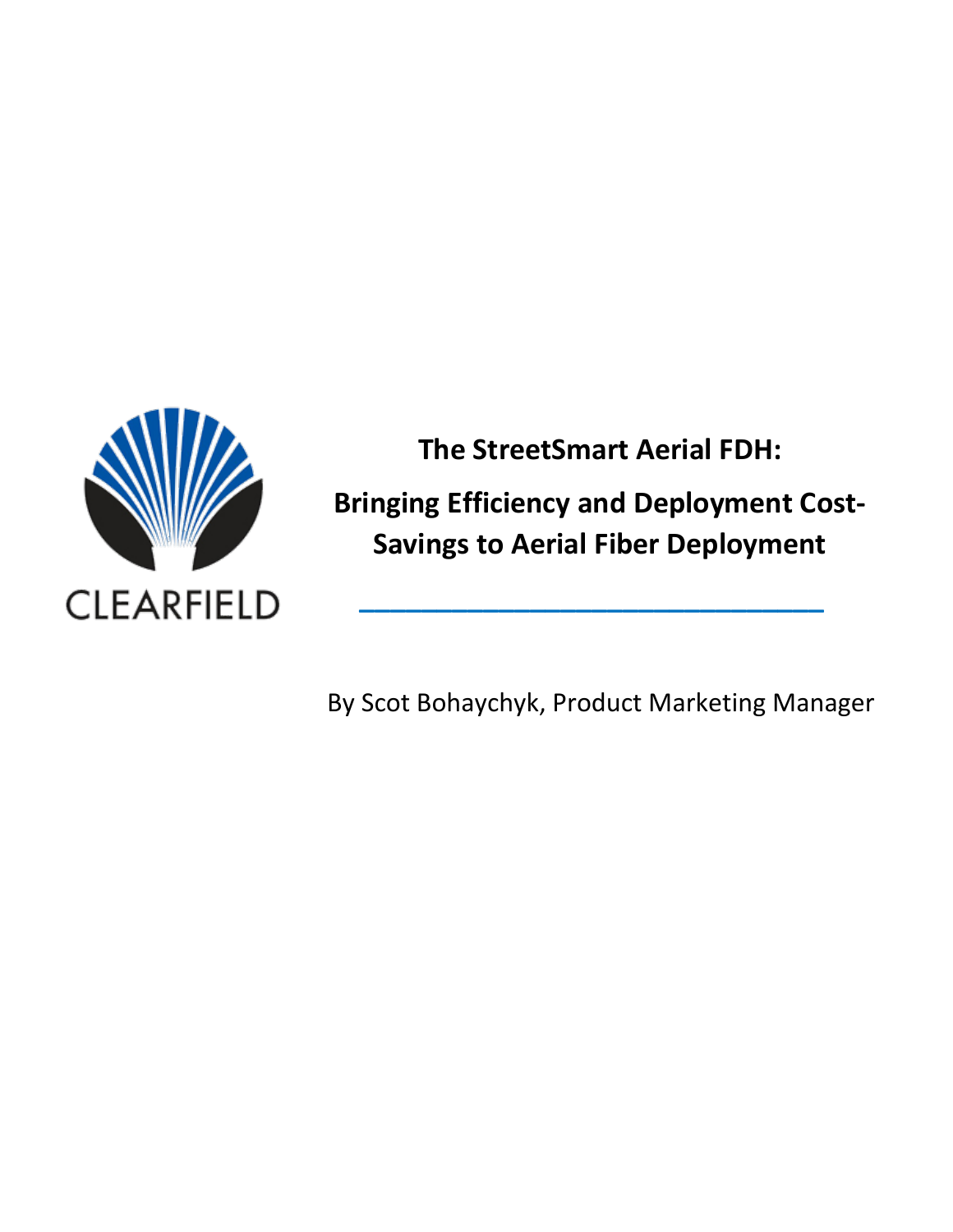It is generally understood that aerial fiber networks are much less costly to design and build versus an underground network. And as with all fiber networks, fiber distribution hubs (FDH) are an integral part. However, when the network is deployed aerially, bringing fiber cable to the FDH cabinets poses some distinct challenges and costs to the network planner and design engineer. Once the cable leaves the communications space, additional deployment labor and permitting costs may be incurred, as well as the engineering time related to securing rights of way to place mounting pads and splicing vaults. These issues can be resolved by placing the FDH on the cable strand. However, standard industry FDH cabinets do not lend themselves to this type of aerial application. Clearfield utilized the benefits of an aerial network to create the StreetSmart Aerial FDH - expanding upon the costs saving benefits of an aerial deployment by eliminating the traditional costs incurred with permitting, right-of-way and placing mounting pads and splice vaults.

## Traditional Deployment Challenges

Despite the general understanding that aerial applications are the least costly type of deployment, running the aerial feeder cables to the FDH cabinets consumes both engineering time and labor, which are accepted costs for securing the cable down a pole and to a place near the ground mounted cabinet, or in the case of a pole mounted cabinet, routing a cable at least part way down the pole. And then there are the time and cost challenges associated with real estate securing a space where is it safe and legal to place the cabinet. In the case of pole mounted FDH's, the challenge is to find room on the poles where the FDH is safe from vehicular strikes, high enough to allow pedestrians to pass under while low enough to keep out of sight of traffic signals, not to mention recurring pole leasing fees.

Clearfield recognized the opportunity to further reduce the costs of deploying an aerial PON network where an FDH can be easily placed while not interfering with pedestrian or vehicular traffic, all while being accessible by the technician.

## A Better Way: the StreetSmart Aerial FDH for Aerial Deployments

Designed from the ground up, and specifically for aerial applications in the outside plant environment, Clearfield's StreetSmart Aerial Fiber Distribution Hub (FDH) eliminates aerial network design and installation challenges while providing a single distribution point to distribute FTTx in both rural and urban neighborhoods. The Aerial FDH is a sealed, free breathing enclosure that provides protection in the harshest OSP environments, and because its small size (approximately the size of a standard splice case), the Aerial FDH can be placed on the strand in the same space as other telecommunications cables, thus eliminating much of the engineering, right of way, construction and material costs associated with ground or pole mounted FDH options.

The StreetSmart Aerial FDH is the complete solution for managing up to 288 ports of distribution fibers for an outside plant PON application. With four side-entrance cable access ports (two on each end), designers can select a single factory terminated 288 fiber cable that eliminates splicing at the terminal and enables the service provider to define feeder and distribution ports. Or if desired, the additional cable access ports can be used for a more traditional, separate distribution and feeder cable design. This cable access feature allows designers to customize each individual deployment.

Designed with craft accessibility in mind, the Aerial FDH includes 4 individual hinged covers that allow the technician to easily access fiber ports by simply releasing 4 latches vs. unsealing and removing a domed cover. The feeder cables that are pre-terminated or spliced on the back side of the Case, are housed separately and securely away from the craft accessible ports located in the front of the enclosure providing for the ideal level of security and separation of craft responsibilities.

The compact design of the case is achieved by including individual blocks of 12 LC/APC adapters that are retained in multiple sized faceplates, thus allowing for maximum configuration capabilities and the symmetrical design reduces splitter leg lengths minimizing cable pile-up while providing left or right access to any port. Excellent fiber management and bend-radius protection is provided throughout the route path.